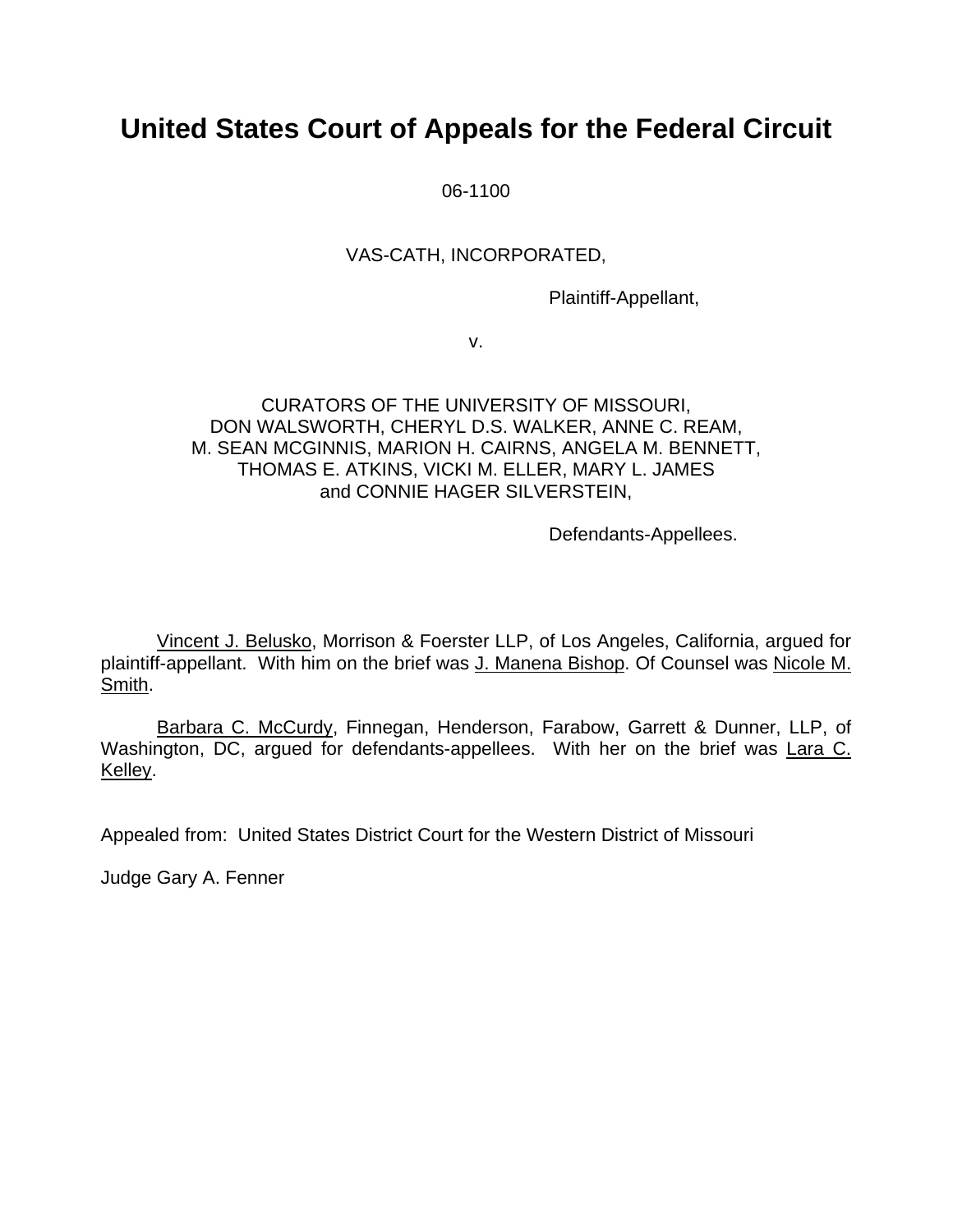# **United States Court of Appeals for the Federal Circuit**

06-1100

## VAS-CATH, INCORPORATED,

Plaintiff-Appellant,

v.

CURATORS OF THE UNIVERSITY OF MISSOURI, DON WALSWORTH, CHERYL D.S. WALKER, ANNE C. REAM, M. SEAN MCGINNIS, MARION H. CAIRNS, ANGELA M. BENNETT, THOMAS E. ATKINS, VICKI M. ELLER, MARY L. JAMES and CONNIE HAGER SILVERSTEIN,

Defendants-Appellees.

DECIDED: January 23, 2007

\_\_\_\_\_\_\_\_\_\_\_\_\_\_\_\_\_\_\_\_\_\_\_\_\_\_

\_\_\_\_\_\_\_\_\_\_\_\_\_\_\_\_\_\_\_\_\_\_\_\_\_\_

Before NEWMAN, LOURIE, and RADER, Circuit Judges.

NEWMAN, Circuit Judge.

<span id="page-1-0"></span>l

Vas-Cath, Inc. appeals the dismissal of its appeal of the decision of the United States Patent and Trademark Office ("PTO") in an interference proceeding between Vas-Cath and the University of Missouri.<sup>[1](#page-1-0)</sup> The appeal was dismissed by the United States

<sup>1</sup> Vas-Cath, Inc. v. Curators of the Univ. of Missouri, No. 05-0400-CV-W-GAF (W.D. Mo. Oct. 25, 2005).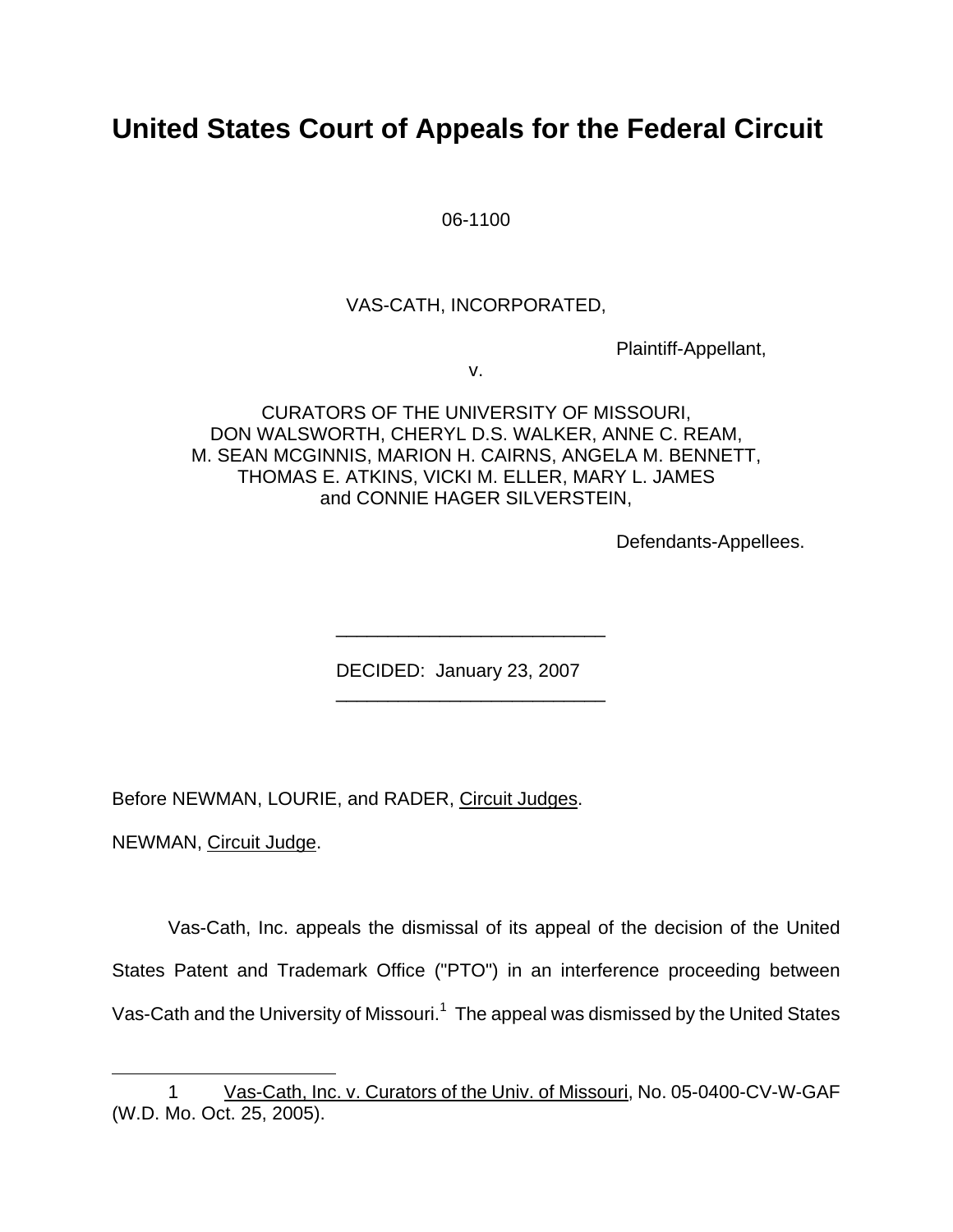District Court for the Western District of Missouri, on Eleventh Amendment grounds. We conclude that the Eleventh Amendment does not shield the University from appeal of the PTO's decision in favor of the University. By requesting and participating in the interference proceeding in the PTO, the University waived its constitutional immunity not only in that proceeding but also in the appeal taken by the losing party. Accordingly, the dismissal of the appeal is reversed.

### BACKGROUND

A patent interference proceeding, 35 U.S.C. §135, is conducted for the purpose of determining priority of invention as between competing applicants for patent on the same invention. In general the patent examiner checks for interfering patent applications while they are pending, Manual of Patent Examining Procedure [\(](#page-2-0)"MPEP")  $\S 2303^2$  ("Where two or more applications are found to be claiming the same patentable invention, they may be put in interference, dependent on the status of the respective applications and the difference between their filing dates."), and if conflict is discovered the examiner will initiate interference proceedings or suggest that the applicant amend the application by presenting a claim drawn to the same invention for interference purposes. See id. ("If the applications each contain at least one claim drawn to the same patentable invention (37 CFR 1.601(n)),

<span id="page-2-0"></span>l

<sup>2</sup> Citations are to the version of the MPEP and C.F.R. in effect at the time of the events herein (the interference was declared on Aug 19, 1997 and the judgment from the Board of Patent Appeals and Interferences issued on July 30, 2003). Subsequent revisions do not affect the issues of this case. As of July 1, 2006, patent interferences are at 37 C.F.R. part 41.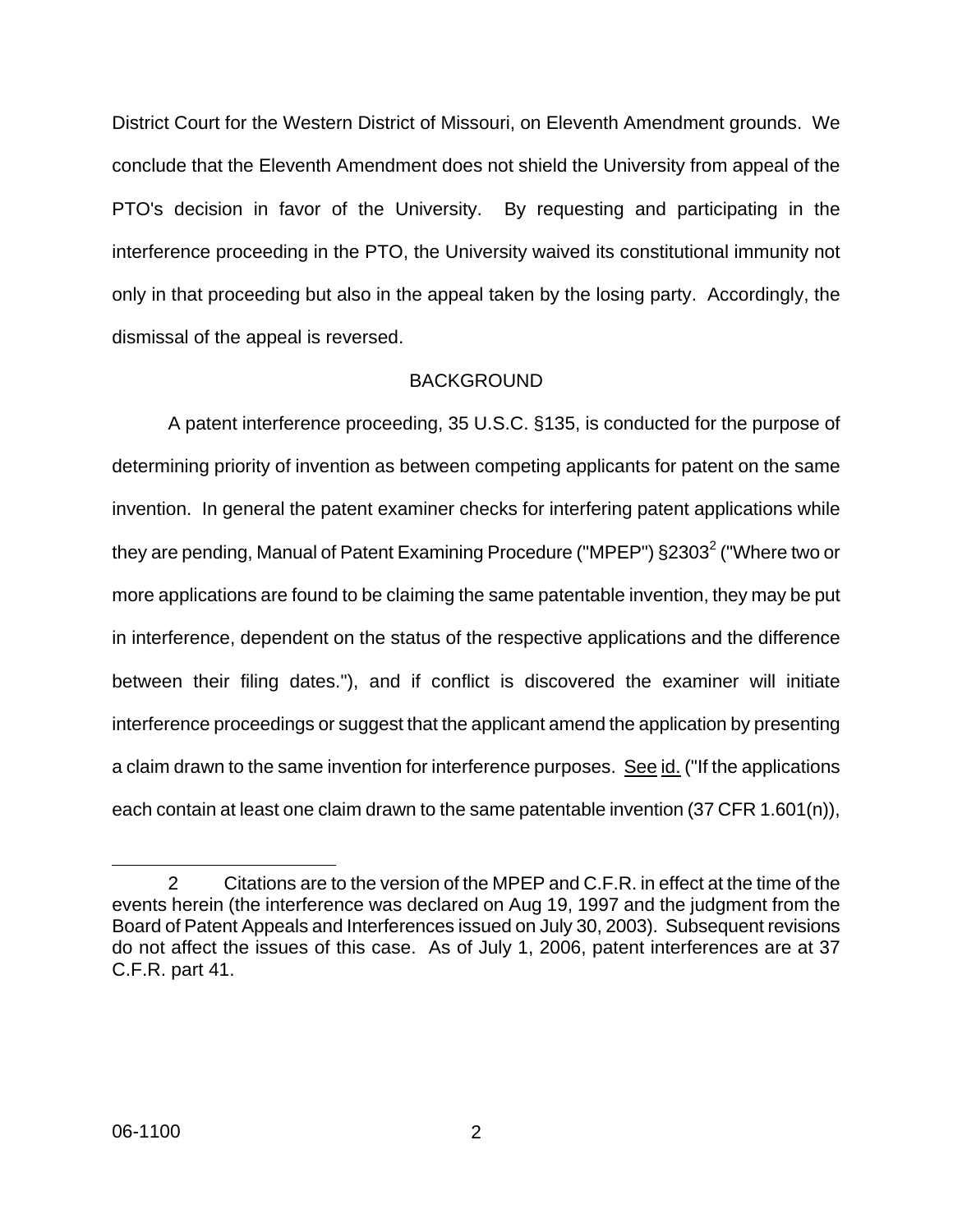the examiner proceeds to propose the interference."); see also MPEP §2305 ("[T]he examiner may suggest that an applicant present a claim drawn to an invention claimed in another application or patent for the purpose of an interference with another application or patent.").

Occasionally the examiner does not act with respect to interfering applications, and a patent is issued to one applicant while another application on the same invention is still pending. In such event the applicant can request that an interference be conducted between the pending application and the issued patent. See 37 C.F.R. §1.607 (entitled "Request by applicant for interference with patent"); MPEP §2306.01 ("In order to avoid the issuance of two patents to the same patentable invention, the examiner should take steps to propose an interference between the application and the patent."). Following such proceeding and upon the PTO's determination of priority, the prior inventor is granted a patent and, if the losing party has already obtained a patent, the lost claims of the issued patent will be cancelled by operation of law. MPEP §2363.03 ("The Board's judgment in an interference conducted under 37 CFR subpart E will state that the losing party is not entitled to a patent containing the claims corresponding to the count or counts."). See generally 35 U.S.C. §135(a) (Interferences - "A final judgment adverse to a patentee from which no appeal or other review has been or can be taken or had shall constitute cancellation of the claims involved in the patent.").

That is the situation at bar. The Vas-Cath patent had issued while the University's application, although filed before the Vas-Cath application, was still pending. The University invoked the procedures to institute an interference between the University's pending application and Vas-Cath's issued patent; the University amended its application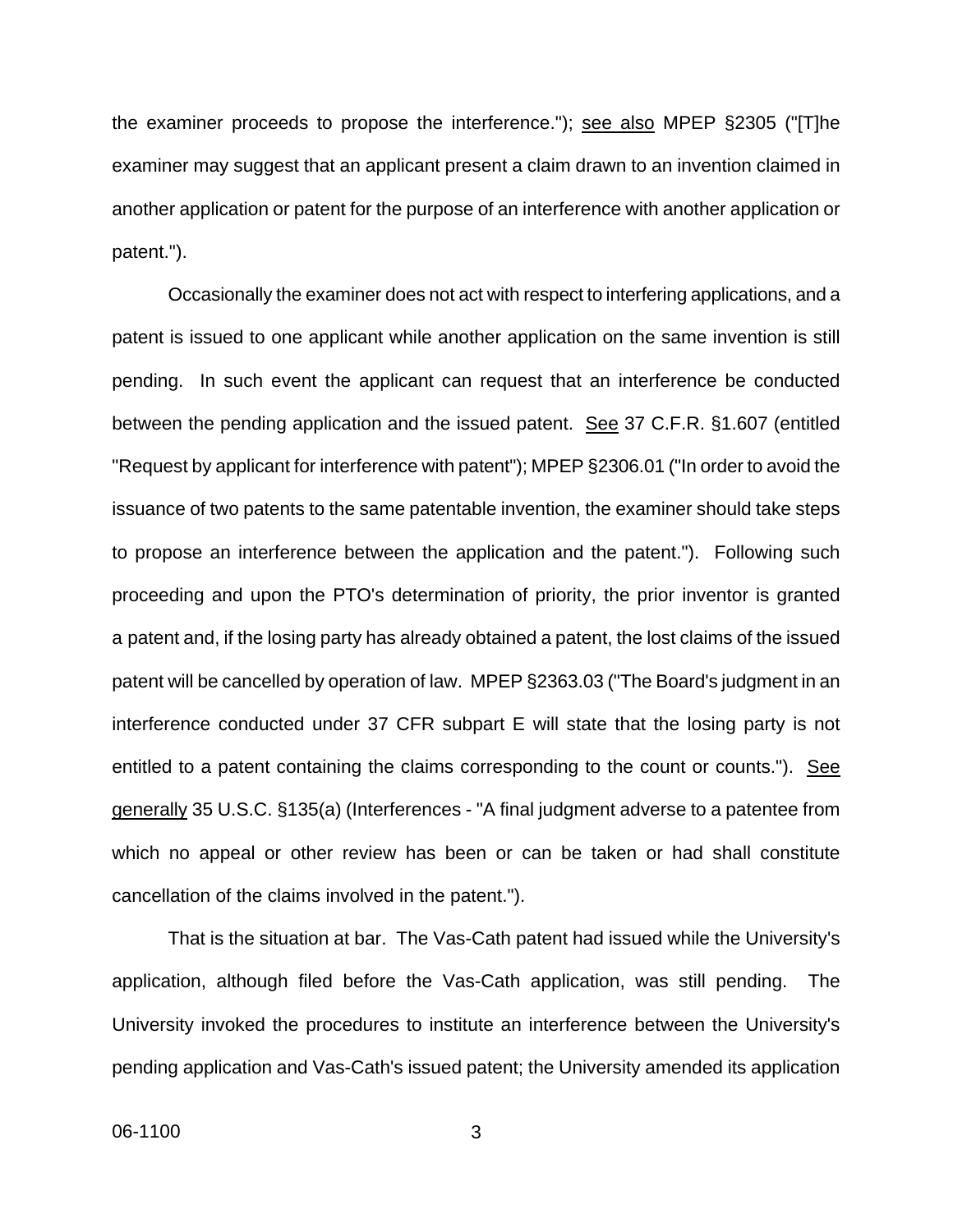by copying into the application all nineteen claims from the Vas-Cath patent, as the practice permits. During the ensuing six-year interference proceeding both sides vigorously contested the issues, producing records, examining and cross-examining witnesses, filing motions and briefs, and arguing their positions. The PTO awarded priority to the University, granted the nineteen Vas-Cath claims to the University, and held that Vas-Cath is not entitled to the patent that had been issued to Vas-Cath. The Board ruled: "Accordingly, senior party Twardowski is entitled to a patent including its application claims which correspond to the count (namely, claims 1 and 19-38) and junior party Martin is not entitled to a patent including any of its patent claims which correspond to the count (namely, claims 1-19)." Martin v. Twardowski, Patent Interference No. 103,988 (Bd. Pat. App. & Int. 2003). These were all of the claims in the Vas-Cath (Martin) patent.

Vas-Cath appealed, as authorized by [3](#page-4-0)5 U.S.C.  $§146<sup>3</sup>$  to the United States District Court for the District of Columbia. On the University's motion that court transferred the case to the Western District of Missouri pursuant to 28 U.S.C. §1406(a). In Missouri the University asserted Eleventh Amendment immunity from suit in federal court, and on this ground the district court granted the University's motion to dismiss.

<span id="page-4-0"></span>l

<sup>3 35</sup> U.S.C. §146. Any party to an interference dissatisfied with the decision of the Board of Patent Appeals and Interferences on the interference, may have remedy by civil action, if commenced within such time after such decision, not less than sixty days, as the Director appoints or as provided in section 141 of this title, unless he has appealed to the United States Court of Appeals for the Federal Circuit, and such appeal is pending or has been decided. . . . .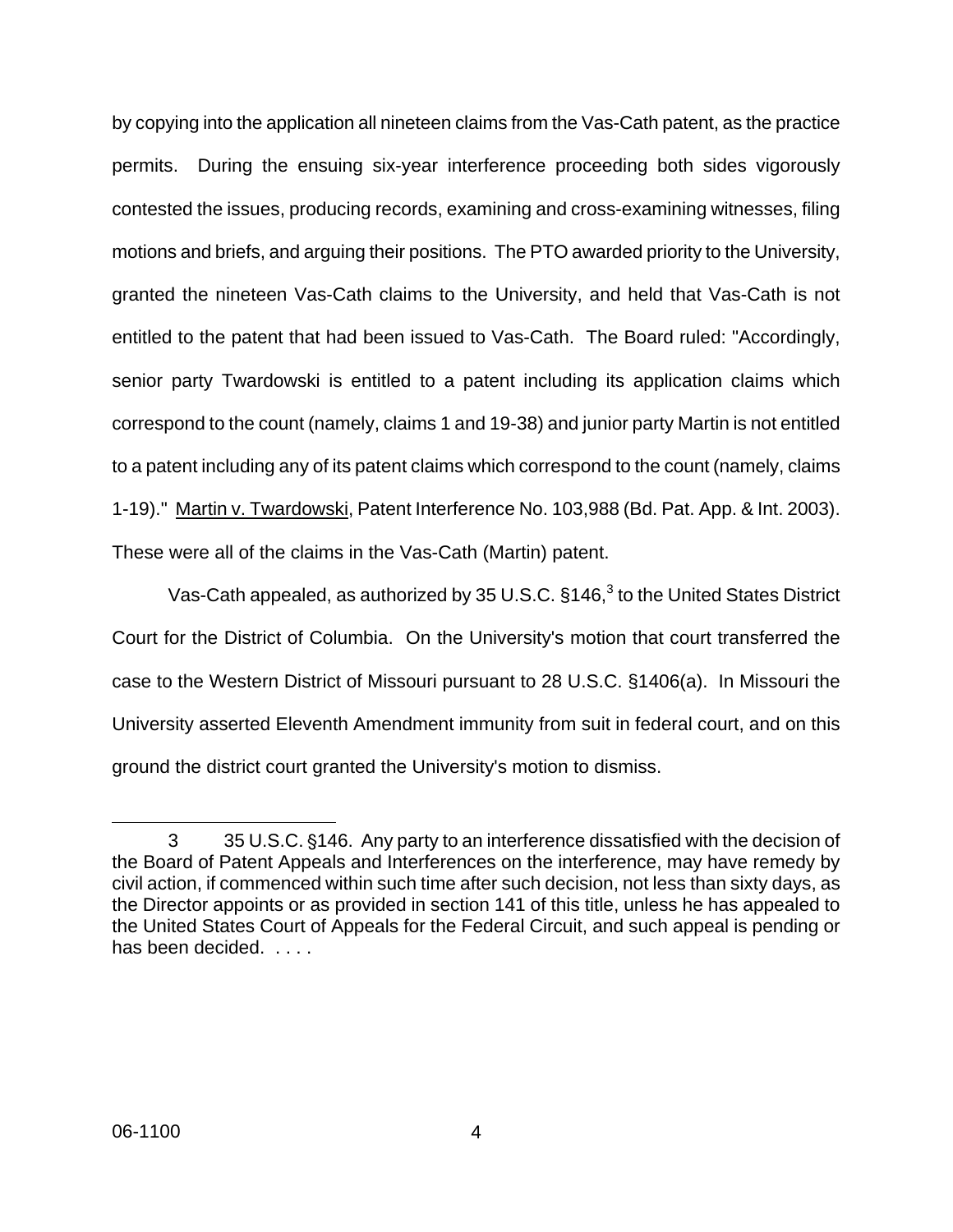#### **DISCUSSION**

The Eleventh Amendment limits the judicial authority of the federal courts and bars unconsented suit against a state.<sup>[4](#page-5-0)</sup> See Idaho v. Coeur d'Alene Tribe of Idaho, 521 U.S. 261, 268 (1997) (a state cannot be sued in federal court without its consent); Seminole Tribe of Florida v. Florida, 517 U.S. 44, 54 (1996) (stating that "federal jurisdiction over suits against unconsenting States 'was not contemplated by the Constitution when establishing the judicial power of the United States.'") (quoting Hans v. Louisiana, 134 U.S. 1, 15 (1890)). The entitlement of the University of Missouri to the constitutional immunity of the state is not disputed. Mo. Const. Article IX, §9(a); Mo. Rev. Stat. §172.020 (2000). Issues of Eleventh Amendment immunity receive plenary appellate review. McKesson Corp. v. Div. of Alcoholic Beverages and Tobacco, Dep't of Bus. Regulation of Florida, 496 U.S. 18, 30 (1990); Martin v. Hunter's Lessee, 14 U.S. (1 Wheat.) 304, 348 (1816); Xechem Int'l, Inc. v. Univ. of Texas M.D. Anderson Cancer Center, 382 F.3d 1324, 1326-27 (Fed. Cir. 2004).

# **A**

The district court held that since there was not a waiver of immunity by the University, Vas-Cath's suit must be dismissed on Eleventh Amendment grounds. The court relied on Quileute Indian Tribe v. Babbitt, 18 F.3d 1456 (9th Cir. 1994), wherein the court

<span id="page-5-0"></span>l

<sup>4</sup> U.S. Const., amend. XI. The judicial power of the United States shall not be construed to extend to any suit in law or equity, commenced or prosecuted against one of the United States by Citizens of another State, or by Citizens or Subjects of any Foreign State.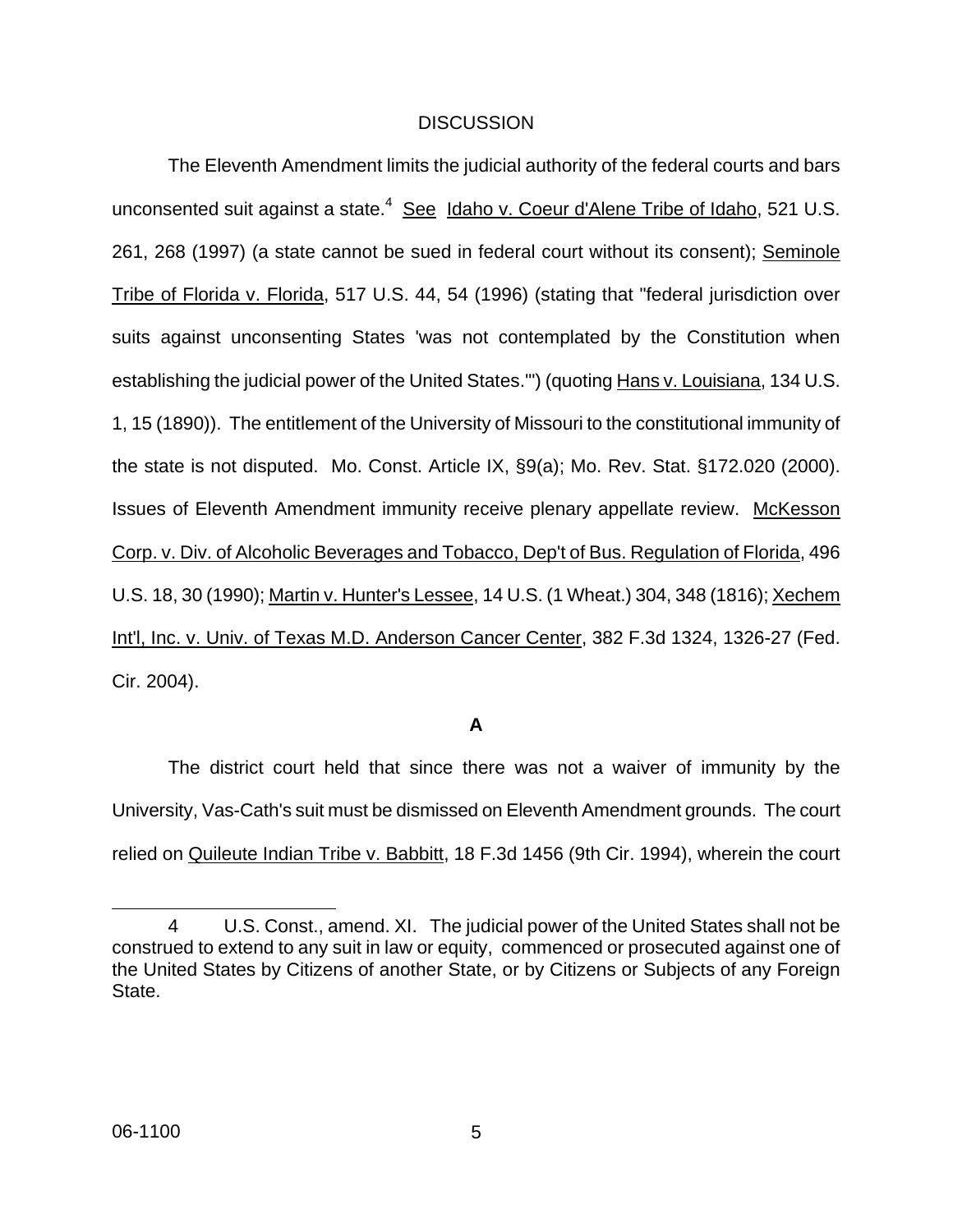addressed the question of whether participation in contested proceedings before the Interior Board of Indian Appeals constituted a waiver by the winning tribe of tribal immunity as to the ensuing appeal by the losing tribe. The court held that the prevailing tribe had not waived its immunity as to the subsequent court action, stating that the Quinault Tribe's participation in the administrative proceeding, which it had not initiated, was not "the express and unequivocal waiver of tribal immunity that we require in this circuit." Id. at 1460. By analogy, the Missouri district court held that the University had not waived its immunity as to the subsequent appeal by Vas-Cath of the PTO decision.

Vas-Cath points to factual differences from the Quileute case and argues that Supreme Court precedent, applied to the facts of this case, indeed supports waiver. Vas-Cath stresses that the interference contest in the PTO was conducted at the University's request, that the University fully participated in the PTO proceeding and voluntarily produced state witnesses and documents, that the result was to deprive Vas-Cath of its property, and that no Eleventh Amendment immunity was asserted by the University at any stage of that proceeding. Vas-Cath argues that any immunity was clearly and unequivocally waived when the University provoked and successfully litigated the interference contest, and that such waiver includes appeal by the party that lost its patent to the University; Vas-Cath states that its §146 action was not a new claim against the University, but simply the statutory path of review of the agency ruling.

The University responds that it has absolute immunity from any action in federal court, and that this immunity was not waived by its participation in the PTO proceeding or its action to secure the patent to which it was entitled as first inventor. The University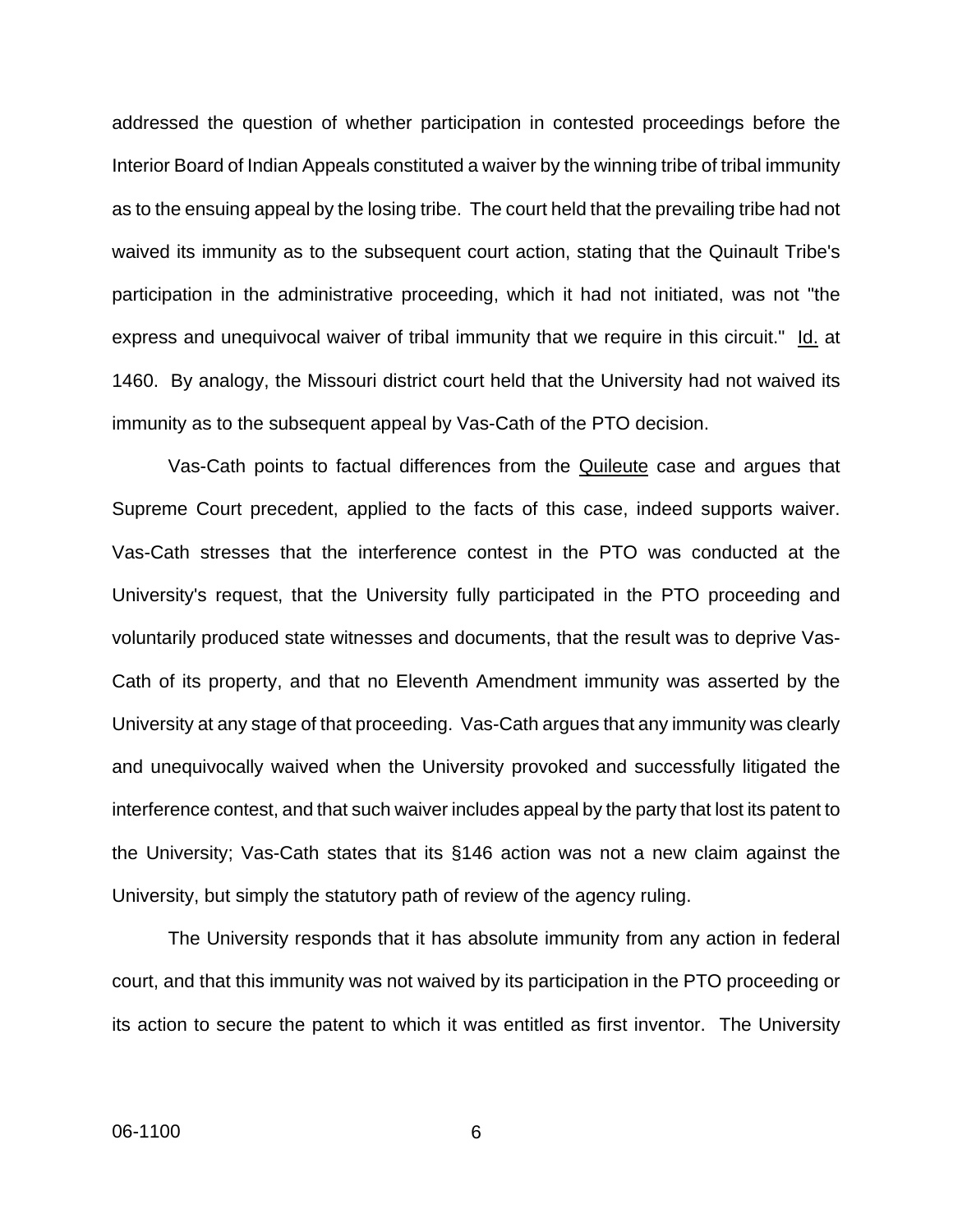states that this civil action by Vas-Cath improperly subjects the University, as an arm of the state, to federal authority, in violation of the Constitution.

**B**

It is established that a state's participation in the federal patent system does not of itself waive immunity in federal court with respect to patent infringement by the state, and that such waiver cannot occur unless the conditions are such that there is violation of the Fourteenth Amendment's guarantee of due process. In Florida Prepaid Postsecondary Education Expense Bd. v. College Savings Bank, 527 U.S. 627 (1999) the Court held that Congress does not have authority to abrogate Eleventh Amendment immunity with respect to patent infringement by the states, for "Congress identified no pattern of patent infringement by the States, let alone a pattern of constitutional violations," id. at 640, and that the provisions of the Patent Remedy Act are unconstitutional as out of proportion to the supposed remedial object. In the companion case, College Savings Bank v. Florida Prepaid Postsecondary Education Expense Bd., 527 U.S. 666 (1999) the Court considered state immunity in the context of trademark infringement and explained:

> Nor do we think that the constitutionally grounded principle of state sovereign immunity is any less robust where, as here, the asserted basis for constructive waiver is conduct that the State realistically could choose to abandon, that is undertaken for profit, that is traditionally performed by private citizens and corporations, and that otherwise resembles the behavior of "market participants."

Id. at 684. This court, applying these principles in Xechem, 382 F.3d at 1332, held that absent a sufficient showing of lack of remedy under state law, suit against a state university in federal court to obtain correction of inventorship was correctly dismissed on Eleventh Amendment grounds.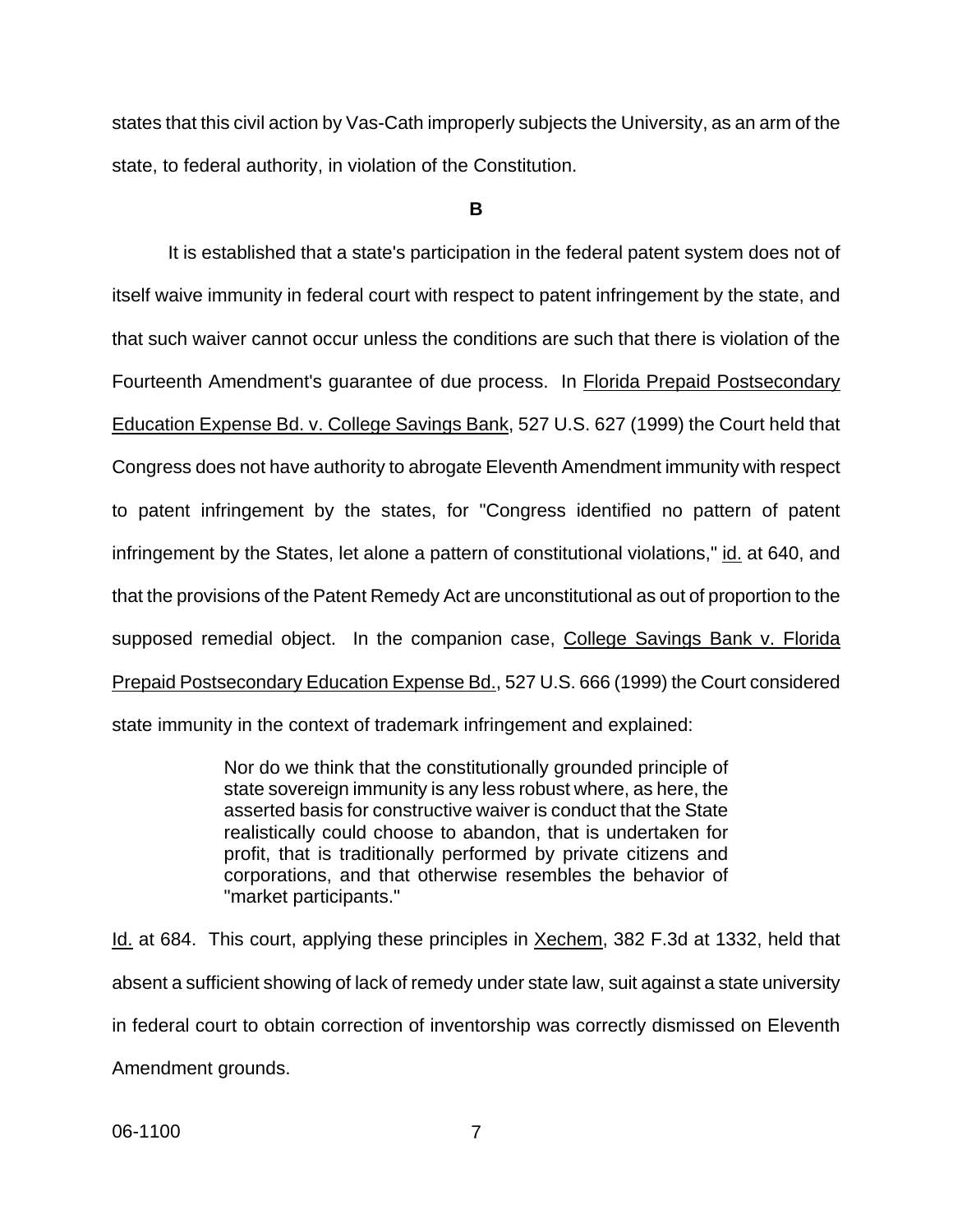On this background, we turn to the question of whether the Eleventh Amendment immunizes the University from appeal of the decision in the PTO proceeding in which the University prevailed. Vas-Cath argues that precedent does not authorize the University to bar an appeal by the losing party, while retaining the benefits of the PTO decision. In Lapides v. Board of Regents of Univ. System of Georgia, 535 U.S. 613 (2002), the Court guided the Eleventh Amendment inquiry to "focus on the litigation act the State takes that creates the waiver." Id. at 620. In Lapides the state defendant was held to have waived its Eleventh Amendment immunity by voluntarily removing the case from state to federal court. Id. In College Savings Bank, 527 U.S. at 675-76, the Court had reaffirmed that the state waives its immunity when it voluntarily invokes federal jurisdiction or makes a clear declaration of its intention to submit itself to federal jurisdiction. And when a state voluntarily invokes federal jurisdiction, it is deemed to have waived its objection not only to the cause of action but also to any relevant defenses and counterclaims. See Regents of the Univ. of New Mexico v. Knight, 321 F.3d 1111, 1126 (Fed. Cir. 2003) (the University waived its Eleventh Amendment immunity to the counterclaims by filing suit for a declaration of patent ownership and inventorship, for "when a state files suit in federal court to enforce its claims to certain patents, the state shall be considered to have consented to have litigated in the same forum all compulsory counterclaims, i.e., those arising from the same transaction or occurrence that gave rise to the state's asserted claims").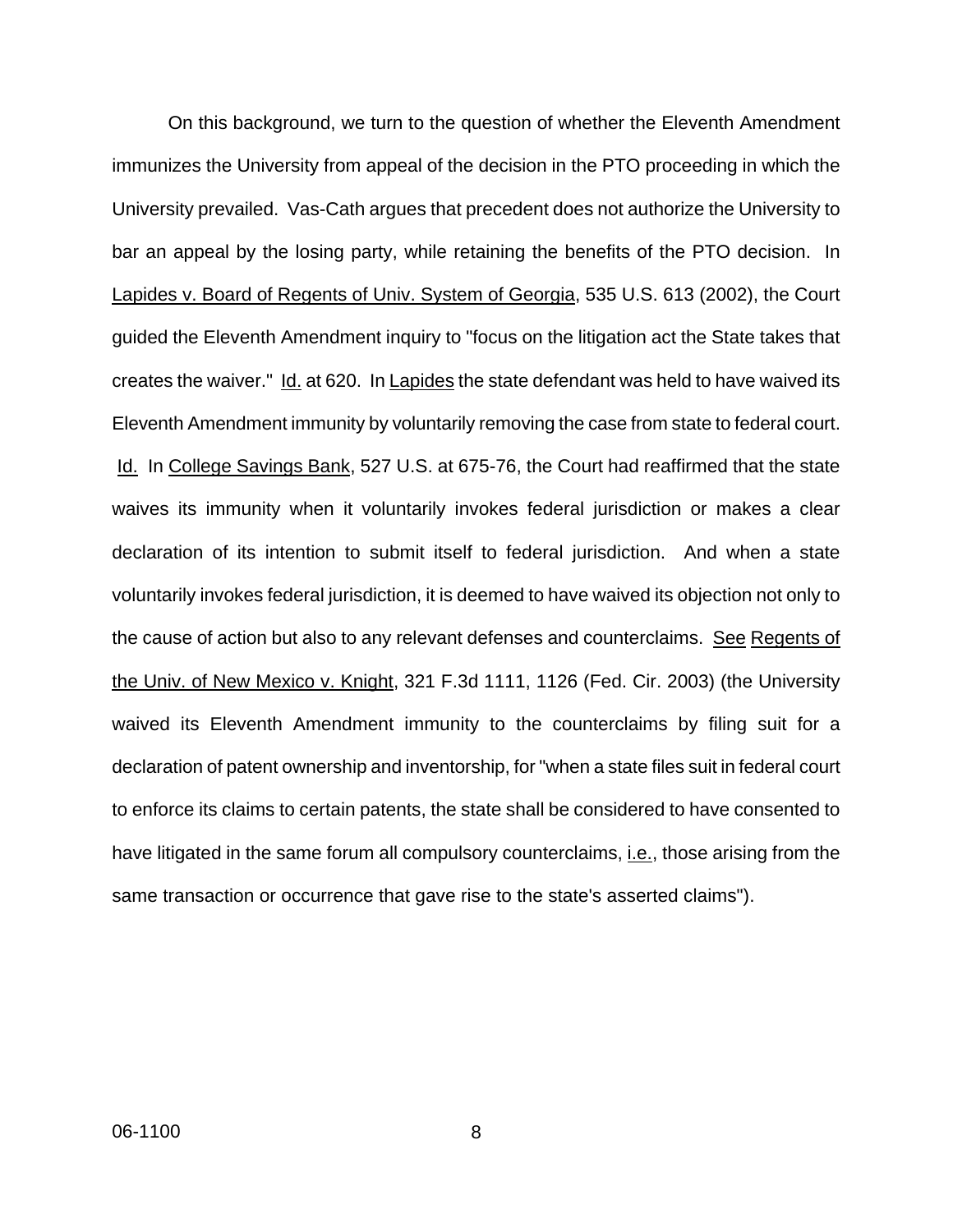Vas-Cath argues that when the University requested the PTO to conduct an interference proceeding without raising any Eleventh Amendment issue, a waiver was created that extends not only to the initial agency litigation but also to the subsequent judicial review. Judicial review of PTO adjudications is established by statute, and when such procedure is invoked by the losing party in an interference proceeding, the result of that proceeding is stayed. See 37 C.F.R. §1.663 ("Whenever an adverse judgment is entered as to a count against an applicant from which no appeal (35 U.S.C. 141) or other review (35 U.S.C. 146) has been or can be taken or had, the claims . . . stand finally disposed of."). Upon completion of judicial review, the patenting process is completed. See 35 U.S.C. §146 ("Judgment of the court in favor of the right of an applicant to a patent shall authorize the Director to issue such patent."). Thus the interference proceeding is a multi-part action with appeal as of right, starting in the PTO and culminating in court. The civil action authorized by §146 is not a new claim, but an authorized phase of the interference proceeding that is conducted by the PTO and is subject to judicial review. See Rexam Indus. Corp. v. Eastman Kodak Co., 182 F.3d 1366, 1370 (Fed. Cir. 1999) (a §146 action is "derivative of the interference conducted in the PTO" and includes the issues before the Board); Conservolite v. Widmayer, 21 F.3d 1098, 1101 (Fed. Cir. 1994) ("Judicial review of the Board's determinations in an interference is provided for by 35 U.S.C. §146."); 37 C.F.R. §1.661(a) ("If an appeal to the U.S. Court of Appeals to the Federal Circuit (under 35 U.S.C. 141) or a civil action (under 35 U.S.C. 146) has been filed the interference is considered terminated when the appeal or civil action is terminated.").

 In Federal Maritime Comm'n v. South Carolina State Ports Authority, 535 U.S. 743, 757-59 (2002) the Court drew analogy between some agency proceedings and civil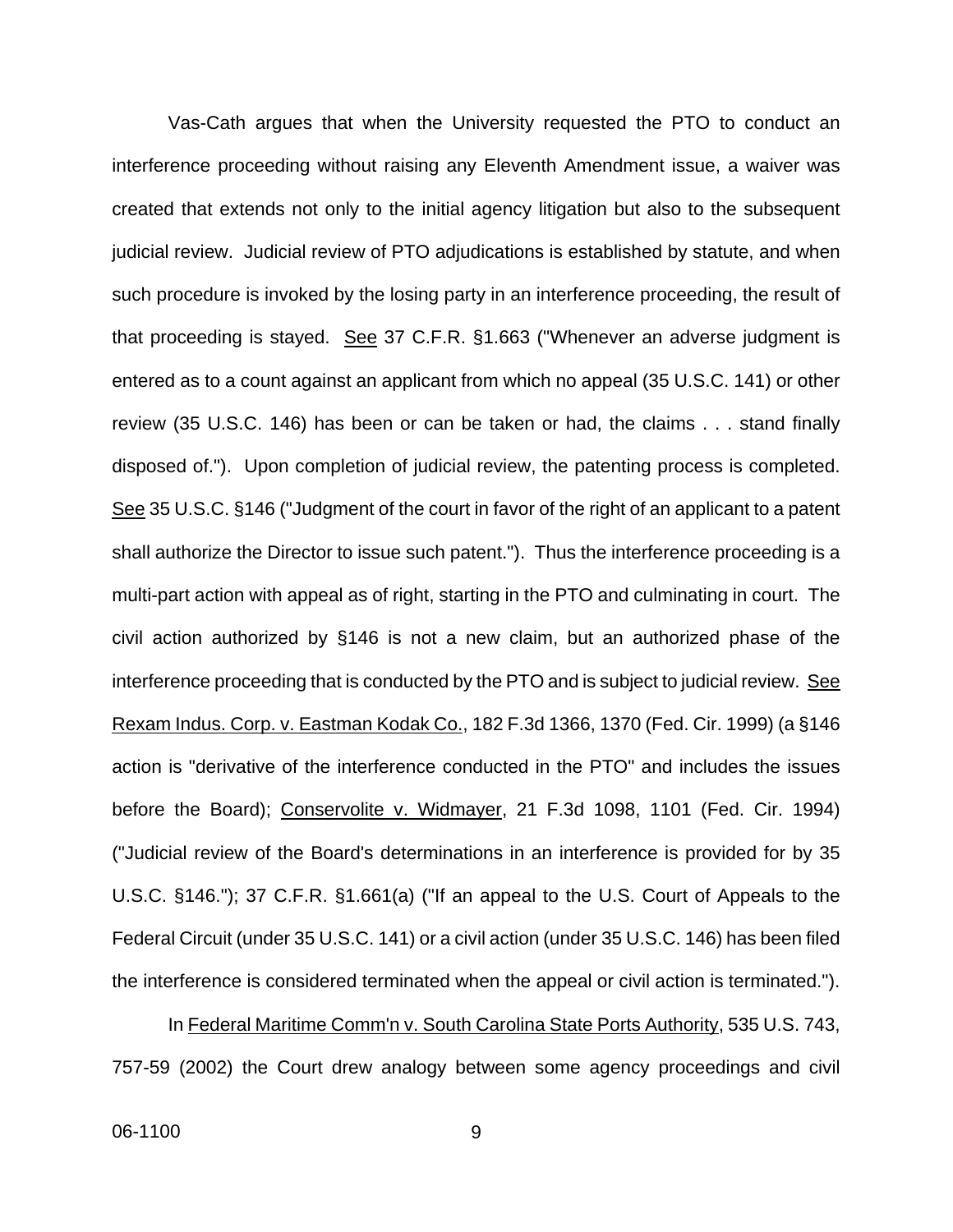litigation, in that case to preserve the immunity of the non-consenting state in the agency proceeding. Like proceedings in the Federal Maritime Commission, contested interference proceedings in the PTO bear "strong similarities" to civil litigation, id. at 760, and the administrative proceeding can indeed be characterized as a lawsuit. PTO interferences involve adverse parties, examination and cross-examination by deposition of witnesses, production of documentary evidence, findings by an impartial federal adjudicator, and power to implement the decision. See, e.g., 37 C.F.R. §1.651(a) (during an interference, "an administrative patent judge shall set a time for filing motions (§1.635), for additional discovery under §1.687(c) and testimony period for taking any necessary testimony."); §1.671(a) ("Evidence [for an interference] consists of affidavits, transcripts of depositions, documents and things."); §1.671(b) ("[T]he Federal Rules of Evidence shall apply to interference proceedings" except "[t]hose portions of the Federal Rules of Evidence relating to criminal actions, juries, and other matters not relevant to interferences."). The University invoked and participated in these proceedings with no claim of immunity.

The district court correctly observed that "a state does not waive its sovereign immunity simply by engaging in activities normally conducted by private individuals or corporations." Op. at 9. However, here the University did not simply procure a patent through the routine of ex parte examination, but requested the PTO to conduct litigation-type activity, obtaining a favorable agency ruling for which the statute authorizes judicial review. The principles of federalism are not designed for tactical advantage; the Lapides Court recognized the possibility of a state's "selective use of 'immunity' to achieve litigation advantages," 535 U.S. at 620 (citing Wisconsin Dep't of Corrections v. Schacht, 524 U.S. 381, 393 (1998) (Kennedy, J., concurring)). The Court stated that "the Court has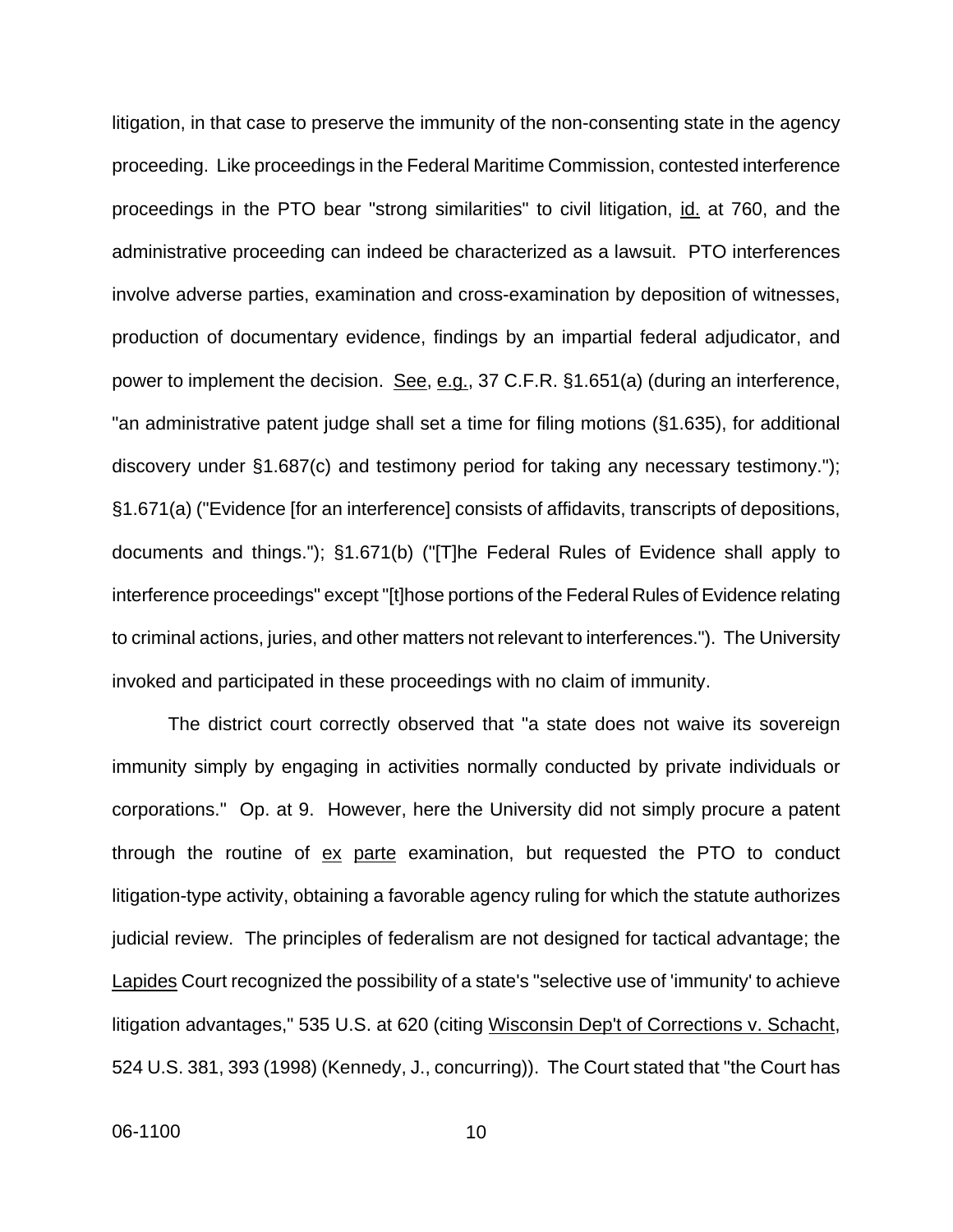made clear in general that 'where a State voluntarily becomes a party to a cause and submits its rights for judicial determination, it will be bound thereby and cannot escape the result of its own voluntary act by invoking the prohibitions of the Eleventh Amendment.'" Id. at 619 (quoting Gunter v. Atlantic Coast Line R. Co., 200 U.S. 273, 284 (1906)) (emphasis in original). The Court in Lapides recognized that there is a distinction between an express waiver of immunity, and waiver by actions taken by the state. See 535 U.S. at 620 (waiver based on action of removal to federal court).

 It has long been recognized that a state's voluntary entry into federal court serves to waive state immunity from federal adjudication of that claim. Clark v. Bernard, 108 U.S. 436, 447 (1883). The Lapides Court observed that inferred waiver of the Eleventh Amendment "in the litigation context rests upon the Amendment's presumed recognition of the judicial need to avoid inconsistency, anomaly, and unfairness, and not upon a State's actual preference or desire." 535 U.S. at 620. The University here invoked the statutory system of agency adjudication of a contested claim to patent property. Unlike the situation in College Savings Bank, 527 U.S. at 685, this is not "a suit by an individual against an unconsenting State," but review of an agency adjudication to which the state consented in full adversary proceedings including testimony of state employees and evidence of state documents. In New Hampshire v. Ramsey, 366 F.3d 1 (1st Cir. 2004) the court held that when the state voluntarily participated in a federal administrative forum whose action would be reviewed in federal court, the state waived its immunity from that federal court review. In Ramsey the court found waiver because the state gained advantage from its voluntary participation in the federal administrative forum. Id. at 16. We agree that this result, applied to the factual situation now presented, is within constitutional principles.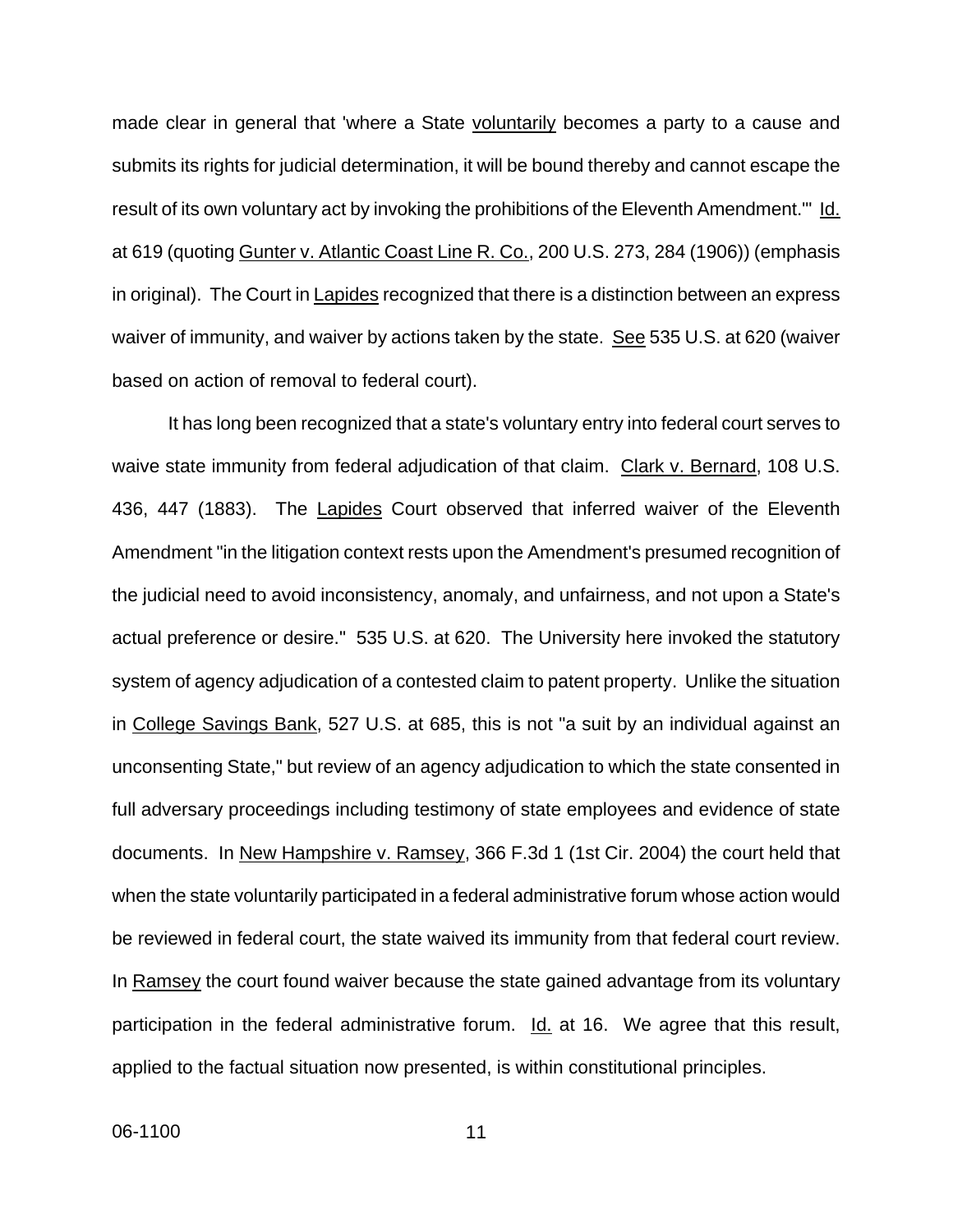The University argues that Xechem supports its position. In Xechem a private party filed suit against a state university in federal court to change the inventorship of university-owned patents that resulted from a joint research project; the university did not consent to the suit and the Federal Circuit affirmed that the Eleventh Amendment bars the suit. 382 F.3d at 1332. However, the university in Xechem did not request the adjudication, did not initiate and participate in a PTO adversarial proceeding, did not engage in litigation-like conduct, and there was no contested proceeding in which the university waived immunity and obtained the property of the losing party. We conclude that Xechem does not support the University's position herein.

 The University's recourse to the PTO tribunal for adjudication of its claim of prior inventorship and thus of patent ownership negates the assertion of immunity to bar appeal of that adjudication. Principles of fairness and consistency prohibit selective assertion of immunity to avoid appeal by the loser after the University won the first round.

#### **C**

The University also argues that because a §146 appeal can involve live testimony and witnesses in the courtroom, it is not simply a continuation of an administrative proceeding. However, the University's full participation in the PTO proceeding negates its argument that the Eleventh Amendment shields its employees from testifying, for University witnesses testified in the PTO without raising any objection on Eleventh Amendment grounds.

The University argues that it had no choice but to request the interference and participate in an adversarial proceeding, for if it had not taken this action it would have lost its rightful patent to Vas-Cath. The University points out that although the PTO could have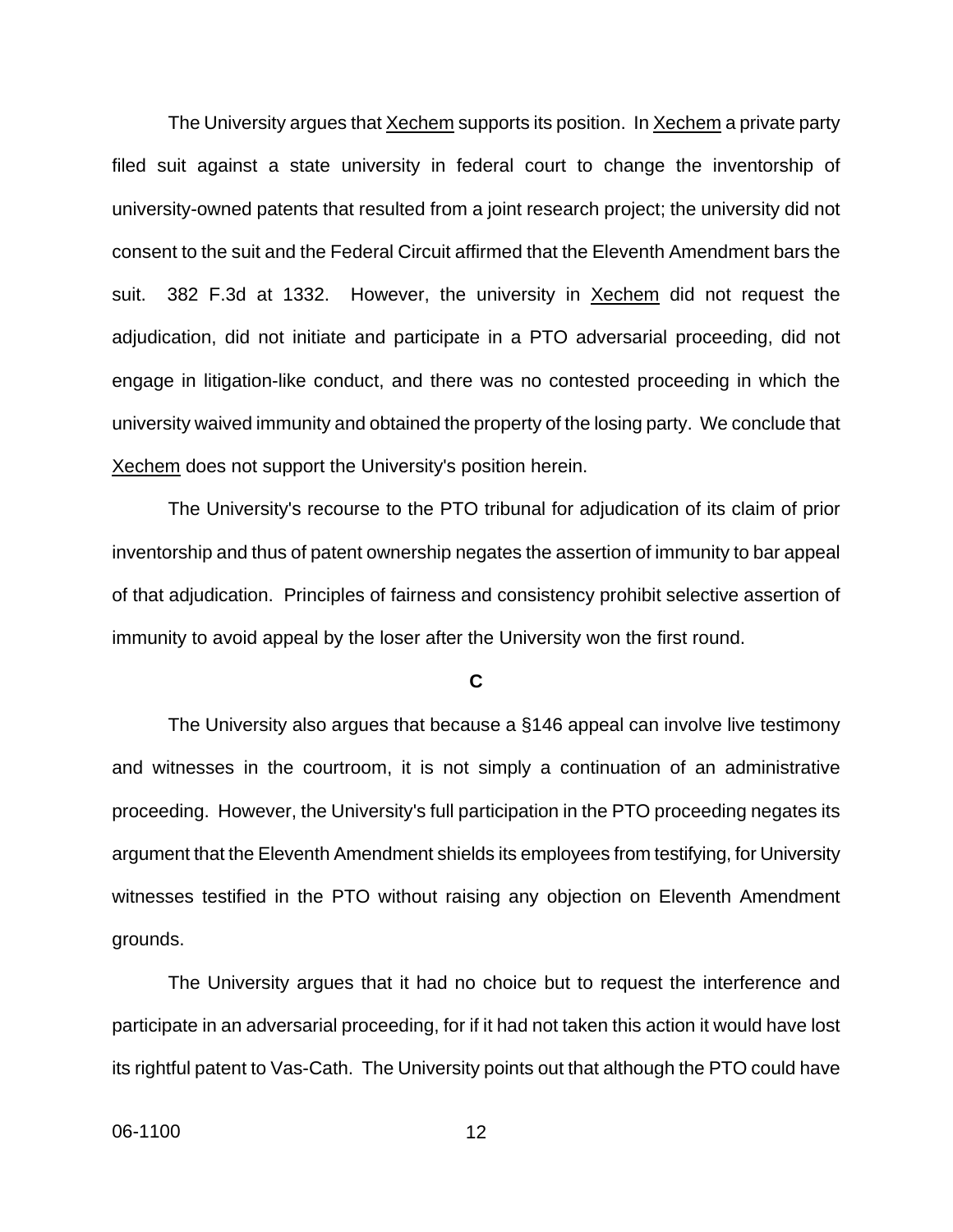and should have initiated this interference while the applications of both parties were pending, the PTO did not do so. Thus the University argues that its initiation of the interference was not a voluntary act, but an act of necessity compelled by the PTO's grant of a patent to the junior applicant. The University states that its position is supported by the Court's holding in College Savings Bank that "where the constitutionally guaranteed protection of the State's sovereign immunity is involved, the point of coercion is automatically passed-and the voluntariness of waiver destroyed-when what is attached to the refusal to waive is the exclusion of the State from otherwise lawful activity." 527 U.S. at 687. However, the question in this case is not whether the University voluntarily participated in the PTO interference, but whether the University can now bar the appeal of the PTO's decision in favor of the University. This argument raises issues not of federalism, but of litigation tactics, for it is undisputed that the PTO decision cannot be reviewed in state court. And it is undisputed that no recourse was made to the Eleventh Amendment during the PTO proceeding. As the Ramsey court pointed out:

The state voluntarily put itself in the position of being a party in a federal administrative forum whose actions would be reviewed in federal court. The state's actions expressed a clear choice to submit its rights for adjudication in the federal courts. To permit the state to reverse course would contravene the reasons for the doctrine of waiver by litigation conduct recognized by Lapides . . . .

366 F.3d at 16-17. We need not consider whether the University intended to gain an unfair tactical advantage, for "[m]otives are difficult to evaluate, while jurisdictional rules should be clear." Lapides, 535 U.S. at 621. We have concluded that when the University initiated and participated in the interference, its participation included the ensuing statutory review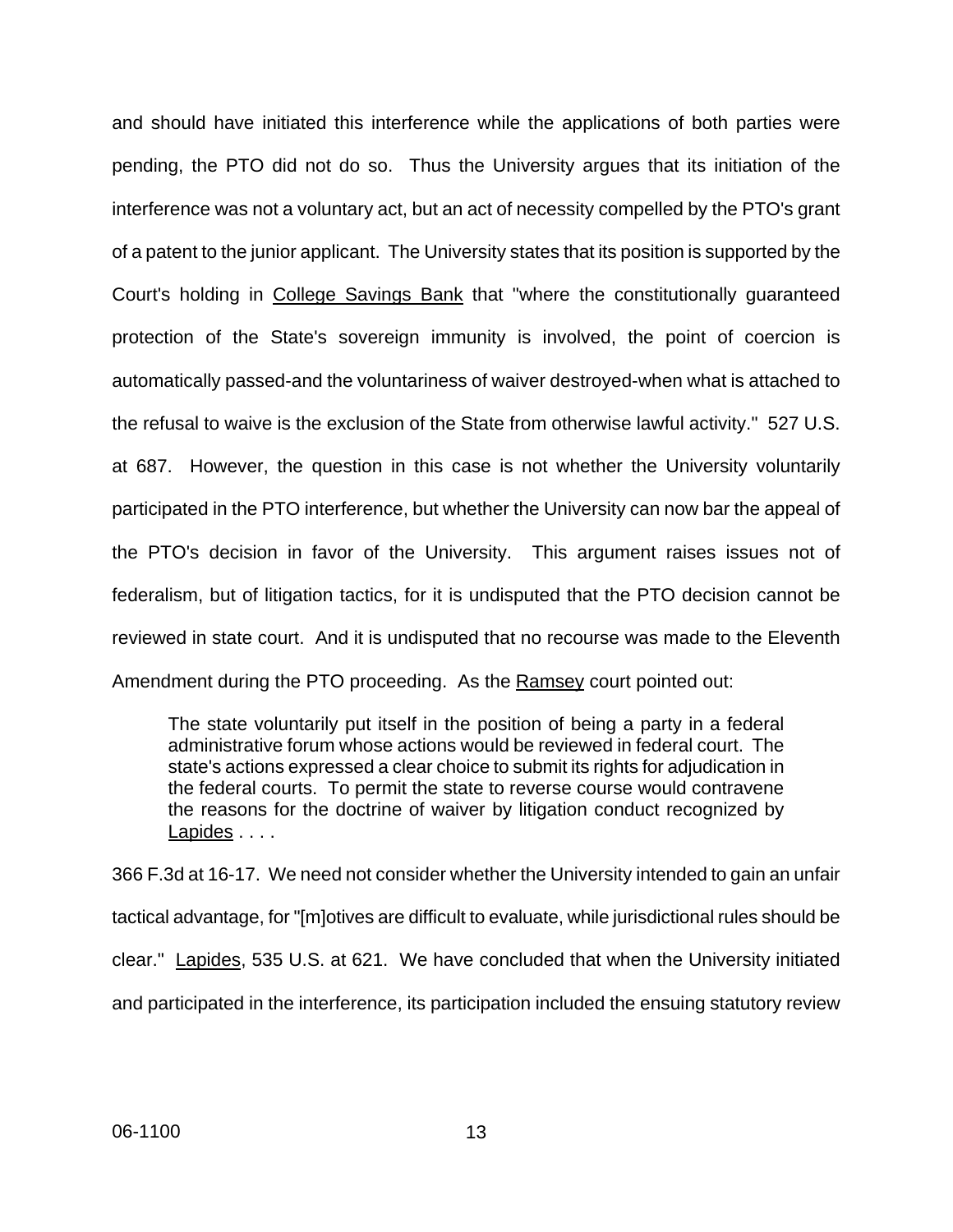procedures; the University cannot invoke Eleventh Amendment immunity, after it prevailed, to shield the agency decision from review.

#### **D**

We agree with the district court that Vas-Cath's naming the individual Curators of the University of Missouri as defendants does not invoke Ex parte Young, 209 U.S. 123 (1908). In Young the Court explained that there must be "some connection with the enforcement of the act, or else [the suit] is merely making him a party as a representative of the state, and thereby attempting to make the state a party."  $Id.$  at 157. We have been directed to no connection between the interference proceeding and actions of the University curators.

**E**

The University also argued that Vas-Cath chose the wrong appellate route in proceeding under 35 U.S.C. §146, and should have appealed directly to the Federal Circuit under 35 U.S.C. §141. Upon inquiry from the bench, the University's counsel stated that only "a straight appeal that does not name the state here" is permissible under the Eleventh Amendment, thus apparently departing from the position argued in the brief. In any event, we are not told how appeal under  $§141$  can avoid naming the University as a party. See Wu v. Wang, 129 F.3d 1237, 1240 (Fed. Cir. 1997) (judicial appeals under §141 and §146 are alternative routes to challenge the Board's final judgment in an interference proceeding); In re Van Geuns, 946 F.2d 845, 849 (Fed. Cir. 1991) (party seeking review of an interference decision has the choice of either filing an appeal in the Federal Circuit under §141 or an initial suit in a district court under §146).